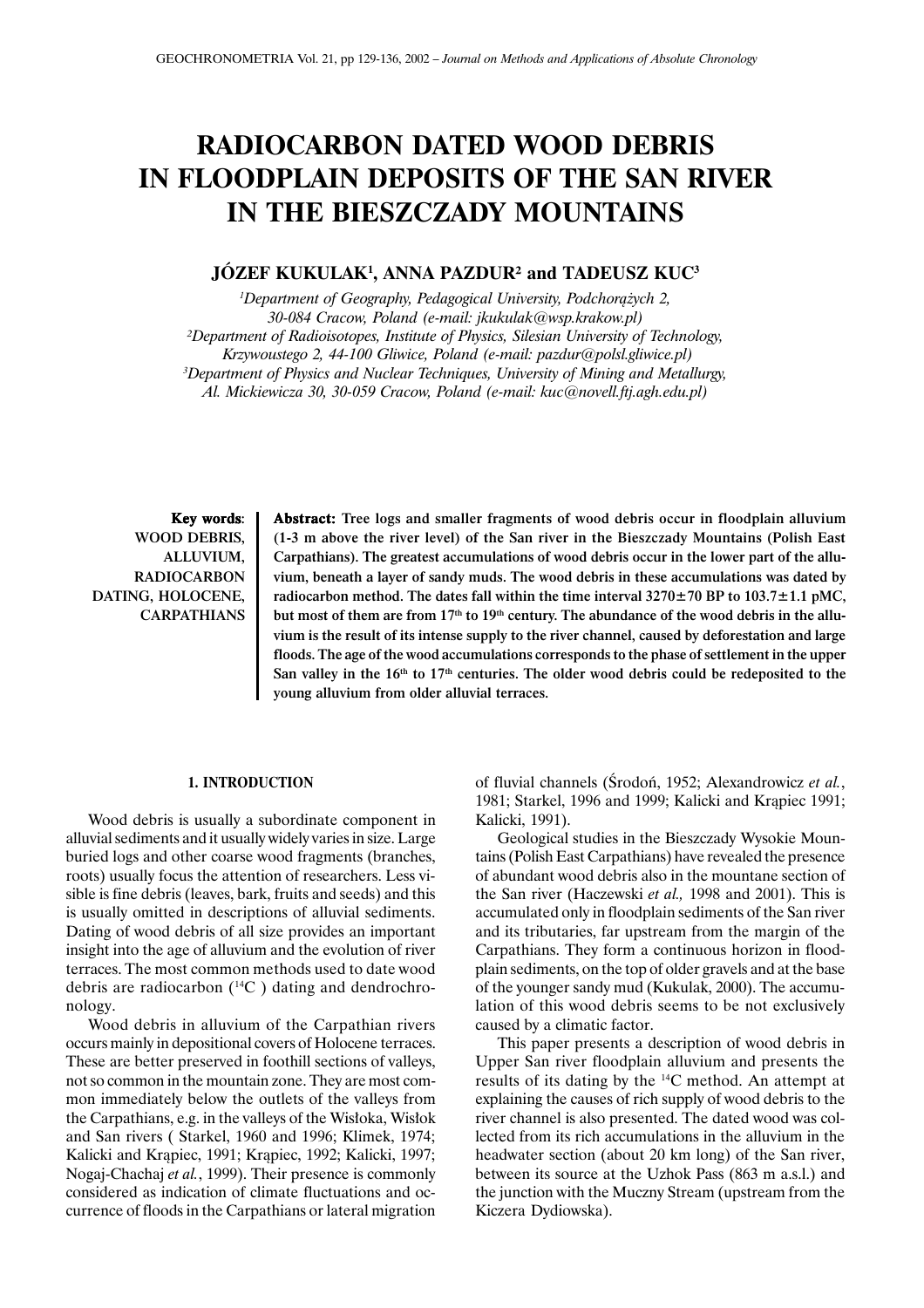### **2. CHARACTERISTICS OF THE STUDY AREA**

This part of the San river watershed has mountane relief near the water divide (long and steep slopes of the Pasmo Połonin Range) and foothill relief in the valley part (low altitude differences and gentle gradients). Most of the watershed is wooded (*ca*. 85%), only the highest parts of the Pasmo Połonin Range and the bottom of the San

river valley (especially the Dźwiniacz Depression) are not forested. The dominant species of trees are beech (*ca* 46% in the Tarnawa forestry area), less abundant are spruce (*ca* 27%) and fir (*ca* 20%; Krygowski, 1975). The high percentage of forests in the slope areas retards the surface runoff from the abundant precipitation (*ca* 1100 mm per year) and reduces flood waves in the streams. The sediment load in the streams is now small during high water



*Fig. 1. Extent of the lower fluvial terrace along the San river and its tributaries.*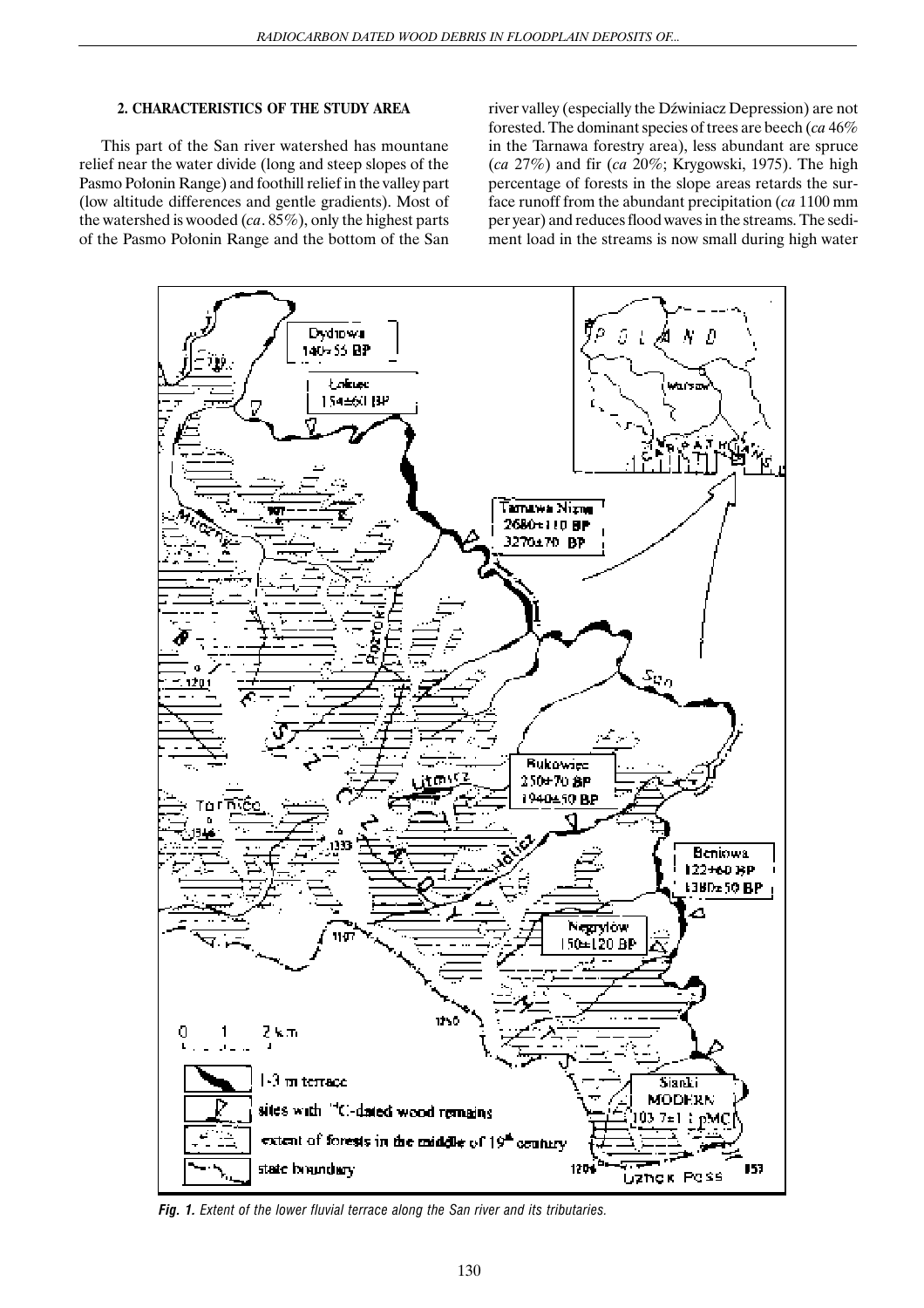states, as intense farming has ceased in the Polish part of the San river watershed (*ca* 80% of the total) half a century ago.

The floodplain is the lowermost level of alluvial deposition in a valley, older terraces lie higher and are arranged in steps. The height of the floodplain above the river level gradually increases downstream, from 0.5 m to 2 m, locally even to 3 m. At places it consists of two horizons (1.5-3 m, 0.5-1.5 m). The width of the terrace is greatest  $(50 \text{ m})$  in the Dźwiniacz Depression, where the vertical gradient of the river is lower than 0.5 % and the channel is meandering. The floodplain extends along the San river from its very source, and penetrates into valleys of bigger tributaries (Niedźwiedź, Sychłowaty, Halicz, Litmirz and Muczny streams). The sedimentary cover of the terrace differs from the older covers in its finer-grained sediments and a large content of wood debris. Fossil wood is only sporadically found in the sediments of the older terraces. The main horizon with wood debris has a constant stratigraphic position in the floodplain sections. It extends in the lower part of the alluvial cover, at the boundary between the lower gravels and the overlying sandy muds. The wood debris lies in layers or lenses of a few centimetres to 0.5 m thick. Meso-scale fragments of wood debris usually form one thick layer; the finer debris lies in two to five thin, laterally extensive layers. The higher, finegrained part of the alluvial cover contains much less and finer wood debris. Only locally it fills erosional channels at different levels in the vertical sections or is dispersed in mineral deposits.

#### **3. MATERIAL AND METHODS**

Accumulation of plant debris in exposures of floodplain deposits have been studied and documented in years 1996-2000. Determined were forms of the accumulations, their state of preservation; the remains have been identified in selected sections of the terrace (Haczewski *et al.*, 1998). Wood from several debris accumulations was collected for radiocarbon dating (Sianki, Beniowa, Bukowiec, Tarnawa Niżna, Łokieć and Dydiowa). One or two samples were taken from each of the selected accumulations, all from the lower part of the vertical sequence (boundary between gravel and sandy mud).

All datings were done in years 1997-2000; most of them in the Gliwice (A. Pazdur), a part in the Cracow Radiocarbon Laboratories (T. Kuc). 14C concentration in the samples was measured in the Gliwice Radiocarbon Laboratory by gas proportional counting and in the Cracow Radiocarbon Laboratory by liquid scintillation counting.  $\delta^{13}$ C was determined in mass spectrometer, thus conventional radiocarbon age was normalised to  $\delta^{13}C = -25\%$ . according to the Stuiver and Polach's procedure (1977). 14C dates were calibrated by use of the Gliwice calibration Program GdCALIB (Pazdur and Michczyñska, 1989), except for some dates of radiocarbon age less than 300 BP, which were calibrated by OxCAL (Ramsey, 1995). In both cases the calibration curve of Stuiver *et al.* (1998) was used. **Table 1** shows the results of radiocarbon dating as conventional radiocarbon ages  $(^{14}C$  Age, BP) and after calibration procedure, as the intervals of the highest probability at confidence level 68% (Cal. Age, AD/BC).

Geological, archaeological and historical data have been compiled for the period indicated by the radiocarbon dates, including results of palaeobotanical analyses of local peat-bogs (Pałczyński, 1962; Marek and Pałczyński 1962; Zarzycki, 1963; Ralska-Jasiewiczowa, 1969, 1980 and 1989). These mainly record changes in a vegetation cover of the Bieszczady Mountains during the Holocene, thus indirectly they reflect the phase of a climatic change and early human activity. Archaeological findings are few in the studied area and they suggest rather migrations than settlement in pre-historic times (Reyman, 1958; Parczewski, 1991). Historical data on the San river valley have been collected from archival maps, cadasters, chronicles and published studies (Kummerer, 1855; Akta, 1868; Stadnicki, 1848; Fastnacht, 1962). History of forests and their management during the last five centuries are well documented in the above sources.

#### **4. RESULTS**

Meso-scale components of fossil wood in the floodplain sediments are logs and their fragments, branches, roots and sporadic polypores. The accumulation of fine debris consist mainly of leaves, bark, fruits and seeds. Noteworthy is the large proportion of bark, branches and tree tops. The wood debris is accompanied by fragments of peat, herbaceous plants and their fruits and seeds, fungal sclerotia and insect remains. Microscope studies of the fine alluvium reveal a significant admixture of microscopic plant detritus in all size fractions. Coarse logs are usually found in shallow erosional troughs dissecting gravels (Beniowa) or in channel sediments at palaeochannel bends (Tarnawa Niżna). They are buried in sand and fine gravel, some logs are completely buried in gravel (Bukowiec and Tarnawa Ni¿na). The finer wood debris occurs only in the sandy mud, in sections of flat ancient river bottom.

Most logs are well preserved. They lack large fragments of bark, but all have cambium preserved. Stumps complete with roots and branches are rare. Locally rotten logs with still visible internal structure also occur. A few logs at Beniowa and Bukowiec bear traces of working with tools (wedge-shaped axe-made incisions and sawmade cuts). A wooden board, symmetrically cut on both sides and perforated, apparently a household object, is exposed at the bottom of the mud layer at Sianki. Many finer wood fragments at Sianki and Tarnawa Ni¿na are partly impregnated or coated with iron oxides, which makes them more resistant to decay. Some of the wood fragments are charred or scorched (Kukulak, 2000).

Each of the wood debris accumulations is a separate assemblage of size classes, usually composed of several similar classes. The accumulations of coarse wood debris usually lack finer detritus or have only a small proportion of it. The areally more extensive wood debris accumulations display a lateral trend in grain size, depending on the form of accumulation. Besides size sorting (layers of leaves or branches), weight sorting also occurs (e.g. fruits,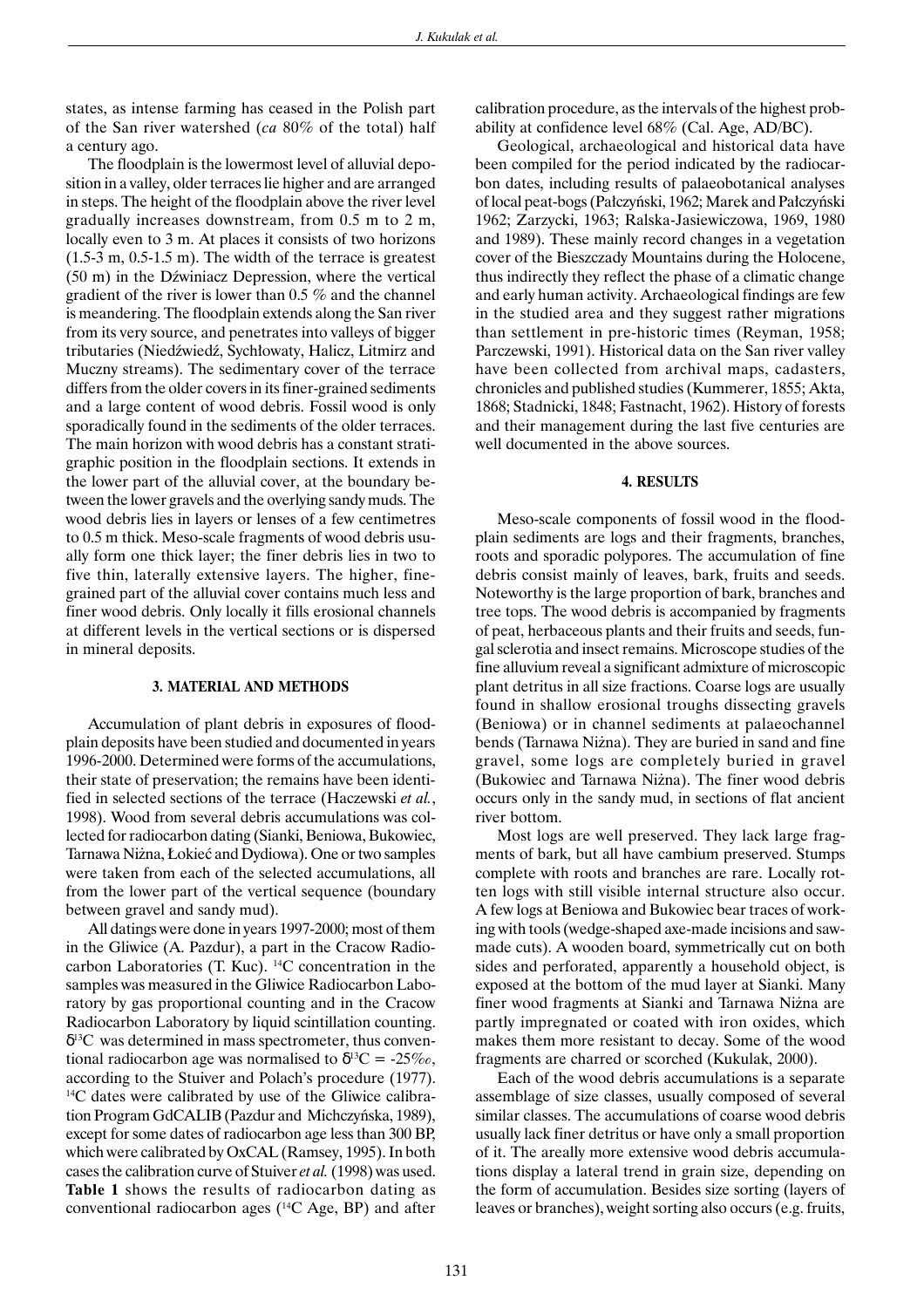bark). These features are better visible in the accumulations of plant detritus in low-gradient segments of the valleys (Beniowa and Łokieć). Wood in each of the eight radiocarbon-dated samples, has a different conventional radiocarbon age (**Table 1**). The obtained dates cover a wide time interval: from  $3270 \pm 70$  BP (Tarnawa Niżna I) to modern -  $103.7 \pm 1.1$  pMC (Sianki). Half of the dated samples represent wood that died at modern times (18<sup>th</sup>-19<sup>th</sup>) centuries). The dates of wood from Beniowa ( $122 \pm 60$  BP), wattle made from thin stems and twigs at Łokieć (150  $\pm 60$ BP) and a layer of beech leaves at Dydiowa  $(140 \pm 60$  BP) fall within a very narrow time interval. The other half of the samples consisted of much older wood, and the differences in their ages attain 500-700 years. Only at Tarnawa Niżna, wood from a thick  $log(I)$  and fir cones  $(II)$  buried in the same horizon, have similar ages (terminal part of the Subboreal Epoch of the Holocene).

Dating of the studied wood debris indicate that wood debris of various age has been buried in the floodplain alluvium. Very young is the debris that fills an erosional channel at Sianki, older are artificial wattle reinforcements at Łokieć. The logs buried in the basal gravels at Bukowiec are from the beginning of the Common Era, and those at Tarnawa Niżna are as old as Subboreal. The presence and predominance in the alluvium of wood debris dated at the last three centuries, proves that most of the debris was accumulated at times close to, or only slightly later than, its radiocarbon dates. It could occur in the 18th or 19th century. The dates of these samples do not determine the age of the main wood debris horizon over the whole length of the San valley. Also the presence of the oldest wood in this horizon (Tarnawa Niżna) may be the result of its redeposition from older terraces.

### **5. DISCUSSION AND CONCLUSIONS**

The times of plant death indicated by the radiocarbon dates of wood are related to events of both climatic (the older dates) and anthropogenic (the younger dates) nature in the natural environment of the Bieszczady Mountains. The age of the buried logs at Tarnawa Ni¿na corresponds to the phase of frequent floods in the watershed of the upper Vistula River towards the end of the Subboreal time (Starkel, 1977 and 1994). Also the age of the logs at Bukowiec is isochronous with floods in the Carpathian rivers in Roman times, and the fragments from Beniowa – with floods in early Mediaeval times (**Fig. 2**). The flood sediments of the upper Vistula river laid down at those periods include numerous buried logs (Awsiuk *et al.*, 1980; Kalicki and Krapiec, 1991 and 1996; Krapiec, 1992). The older dates from the studied wood debris fit well within the phases of the San river floods and may be related to climatic conditions. The number of older dates is, however, too small to exclude that the coincidence is only accidental.

The accumulations of the younger wood debris have been also laid down during floods, but the cause of their deposition seems to be mainly anthropogenic. It is related to the phase of settlement and onset of farming in the part of the Bieszczady Mountains during late Mediaeval and early Modern times. Many permanent settlements of farmers and wood workers have been founded here on inhabited grounds during the second half of the  $16<sup>th</sup>$  and at the beginning of  $17<sup>th</sup>$  century. These have evolved later into agricultural villages (Fastnacht, 1962). The settlements were located in areas that were already partly deforested as pasture grounds at valley bottoms (Ternowe

*Table 1. Description (name, depth, material) and conventional and calibrated ages of the samples. Calibrated age range has been determined with confidence level 68% using the GdCALIB programme, developed in the Gliwice Radiocarbon Laboratory and Oxford programme OxCal for very young samples.*

| Sample name/depth<br><b>Dating material</b> | Lab. No.      | $14C$ Age [BP]         | Range of Cal. Age<br>[AD/BC] |  |
|---------------------------------------------|---------------|------------------------|------------------------------|--|
| Sianki/0.95-1.05 m                          |               |                        |                              |  |
| Twigs, cones                                | Gd-15166      | 103.7 $\pm$ 1.1pMC (*) | <b>MODERN</b>                |  |
| Beniowa I/0.7 m                             |               |                        |                              |  |
| Charcoal                                    | KR-168        | $122 \pm 60$           | [1800, 1950] AD              |  |
| Beniowa II/1.45-1.55 m                      |               |                        |                              |  |
| Leafs, twigs, bark                          | Gd-11555      | $1380 + 50$            | $[636, 686]$ AD              |  |
| Bukowiec/2.6-2.8 m                          |               |                        |                              |  |
| Wood                                        | Gd-7860       | $1940 \pm 50$          | $[21, 91]$ AD                |  |
| Tarnawa Niżna I/1.1-1.2 m                   |               |                        |                              |  |
| Wood                                        | Gd-12136      | $3270 \pm 70$          | [1621, 1491] BC              |  |
| Tarnawa Niżna II/1.60-1.65 m                |               |                        |                              |  |
| Twigs, cones                                | Gd-15194      | $2680 \pm 70$          | [1002, 762] BC               |  |
| Łokieć/2.5 m                                |               |                        |                              |  |
| Wood                                        | <b>KR-167</b> | $150 \pm 60$           | [1720, 1820] AD              |  |
| Dydiowa/0.7 m                               |               |                        |                              |  |
| Leaves, twigs                               | KR-172        | $140 \pm 60$           | [1800, 1890] AD              |  |

Cal. Age = calibrated age, Lab. No. = laboratory number. Gd- = Lab. No. of <sup>14</sup>C dates from Gliwice Radiocarbon Laboratory, KR- = Lab. No. of <sup>14</sup>C dates from Laboratory of the University of Mining and Metallurgy, Cracow,  $(*) = pMC$ -percent of modern carbon.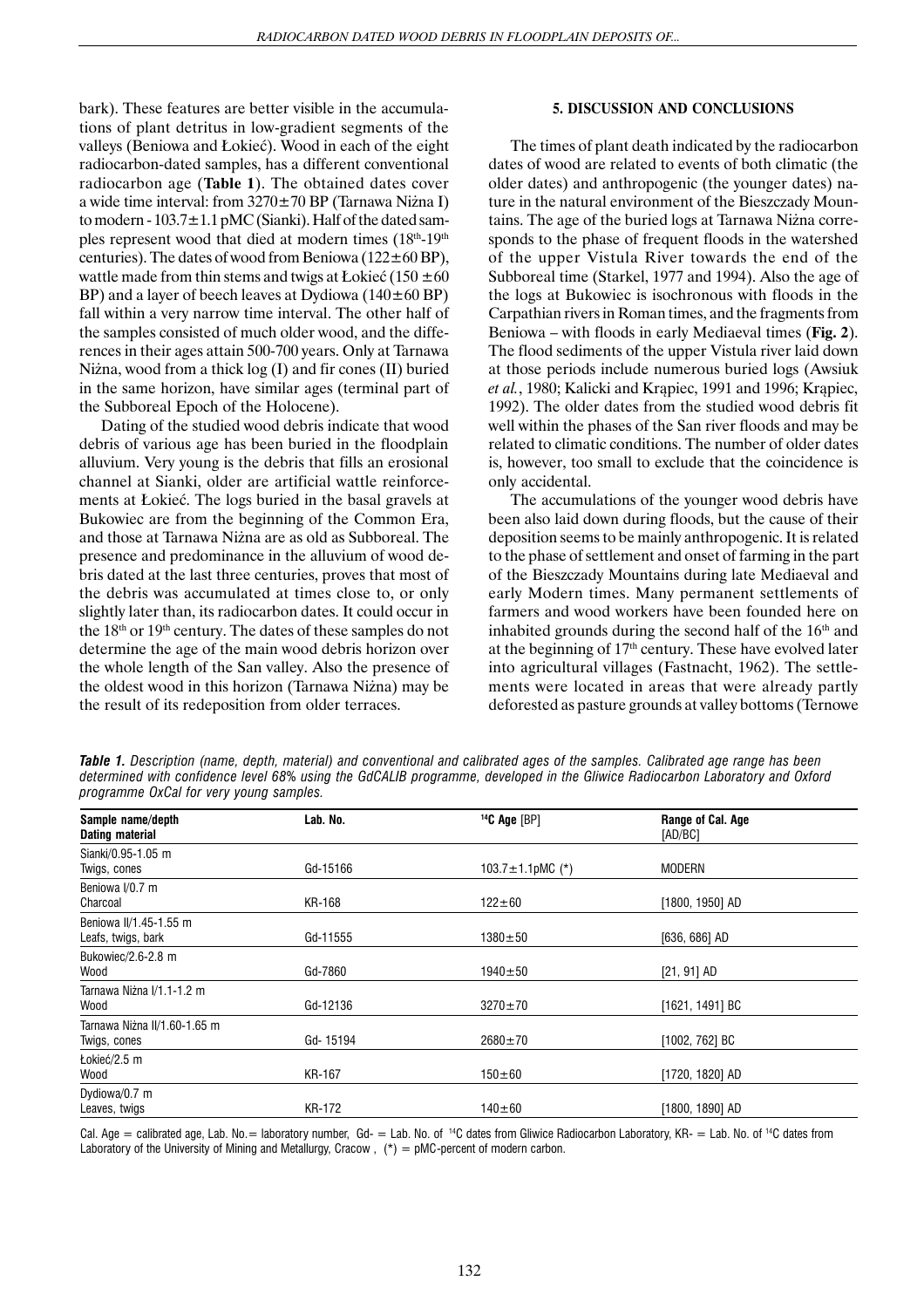

*Fig. 2. Corelation of phases of settlement in the Bieszczady Mountains with the age of wood debris in the lowest (1-3 m) terrace. A – period of permanent settlement and farming in the Bieszczady Mountains; B – record of human influence on environment in pollen diagrams of peat-bogs (after Ralska-Jasiewiczowa, 1989); C – radiocarbon dates; D – dated wood fragments at the bottom of the fine-grained; E – dated wood fragments from the fillings of erosional thoughs in the alluvial terrace. Archaeologic periods: I – Hallstatt, II - La Tène, III – Roman, IV – Migration, V – Medieval, VI – Modern times. Underlined are dates from San tributary situated off the west margin of Fig. 1.*

Pole, Beniowe Pole and Pole Bukowiec). The glades were mainly the work of the Valachian herders who were coming here seasonally from the  $14<sup>th</sup>$  to  $16<sup>th</sup>$  century, with their herds of cattle and sheep (Kubijowicz, 1926; Parczewski, 1991).

The first villages were located in the Dźwiniacz Depression: Dźwiniacz Górny (before 1529), Tarnawa Niżna and Tarnawa Wyżna (1537). The expansion of settlements reached the Uzhok Pass in the end of the 16<sup>th</sup> century: Bukowiec (1580), Beniowa (1580) and Sianki (1580). The economy of these villages was based on cattle herding and grain growing, activities that required wide expansion of farmland. Clear cutting of forests began on great scale, providing areas for arable fields and meadows. The clearcuts were not limited to the areas around villages but also included widening of natural mountain meadows on the mountain crests (so called poloninas). Tax registers from the  $16<sup>th</sup>$  and  $17<sup>th</sup>$  centuries (Spisy, 1787), land cadasters from the 18<sup>th</sup>. (Akta, 1868) and old maps from the 18<sup>th</sup>-19<sup>th</sup> centuries (Liesganig, 1824; Kummerer, 1855) prove a nearly complete deforestation of the valley bottom, a large reduction in the forest area on slopes and lowered timberline around the poloninas.

The clearing of forest was done mainly by fire clearance. Initially, this was the easiest way to gain farmland, then also to fertilise it (Kubijowicz, 1926; Broda, 1952; Pałczyński, 1962). The settlers usually did not perform complete clearcutting and did not clear the area of branches, tree tops and bark. This wood debris was burnt in place or thrown away to stream channels (Szwab, 1956). The rapid re-growing of woods in non-cultivated ground and repeated cutting in the same places favoured accumulation of large amounts of wood debris in nearby stream channels. The initial phase of settlement in the San river valley had to be the most productive in wood litter.

The increased runoff due to deforestation of slopes resulted in more violent flooding of the streams and enabled transport of the wood debris to the San river channel. This supply had to be rich, as the debris formed thick accumulations in the channel sediments and erosional troughs on terraces. The deposition of wood debris was accompanied by increased load of slope-derived sediments in flood waters. This increased supply of clay from arable fields resulted in a tendency to alluvial aggradation in the San river channel. The alluvial aggradation was the fastest along reaches with low vertical gradient (below  $0.5\%$ ). It was also at those places where the greatest amount of wood debris was laid down. The burnt and charred wood found in this debris may be the product of fire clearance. The radiocarbon dates from the burnt wood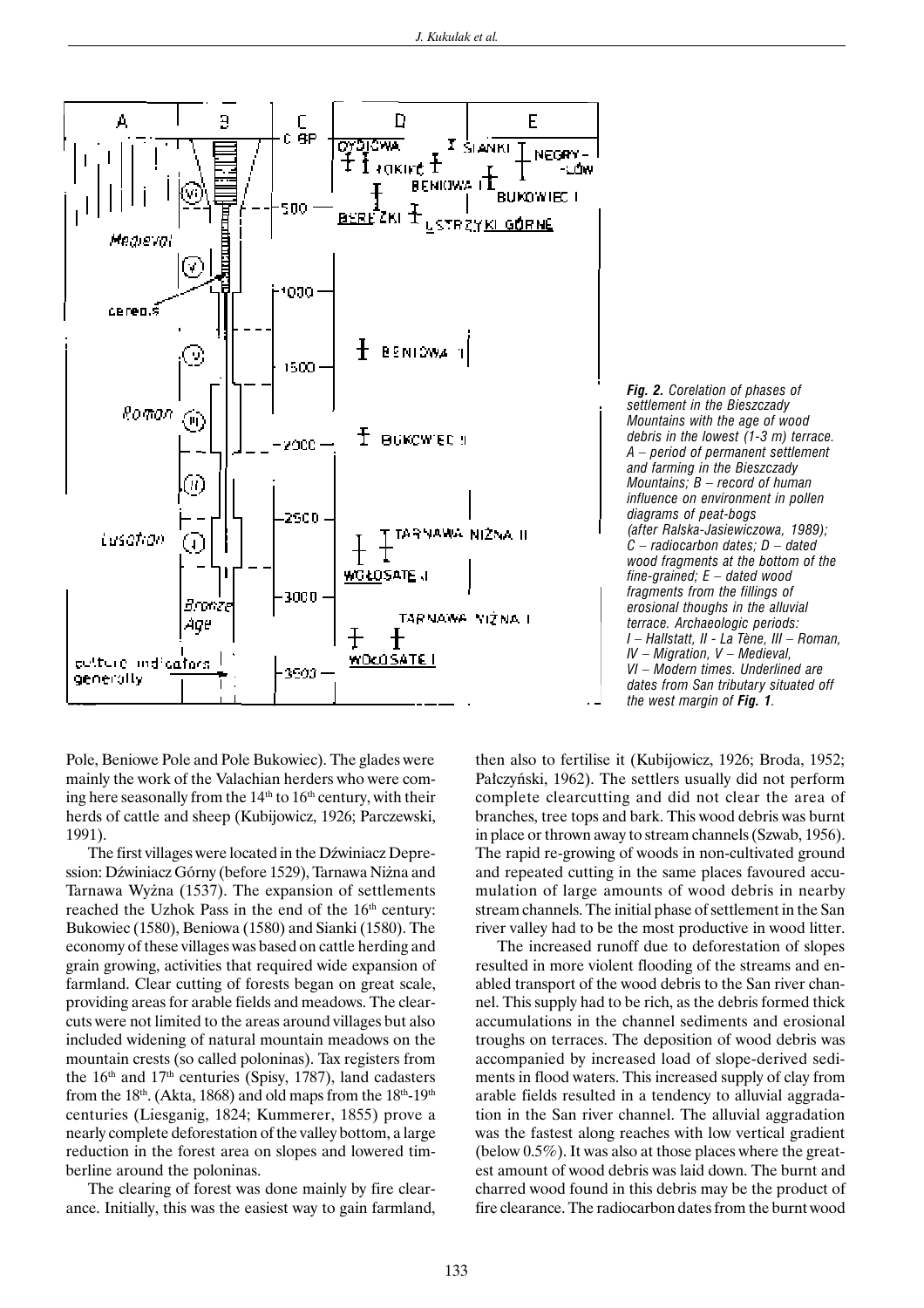at Beniowa correspond to the period of the greatest activity of local wood-burning industries (potash-making facilities, blacksmithery and steam-powered sawmills). A large part of the buried logs may have come from undercutting of river banks, as conditions for lateral channel migration existed during the greater floods.

All the wood debris, dated at various periods of the late Holocene, is now buried in the alluvial cover of the same terrace. The interpretation of time of their deposition in the alluvium is thus not unequivocal. One may assume that the floodplain consists of fragments of different age, so that older wood is buried in the older fragments, and younger wood in the younger ones. The division of the terrace into fragments of different age is, however, expressed in its stratification (gravels at bottom, mud above) rather than in the presence of laterally adjacent segments of different age (due to lateral aggradation). Only a part of the fine-grained alluvium (the upper part of the cover) includes fills of linear erosional troughs. The main horizon of wood debris forms a layer in the terrace and it seems to be isochronous. It is thus more likely that the older wood debris was redeposited to the young alluvium from the older terraces of the San.

#### **6. ACKNOWLEDGEMENTS**

The paper is based on data obtained during geological mapping in the Bieszczady Mountains. The mapping project was led by Professor Grzegorz Haczewski who provided assistance in the fieldwork, in the discusion of the results and translated the text to English. Professor Michał Parczewski of Jagiellonian University has introduced J.Kukulak into the recent results of archaeological research in the Bieszczady.

#### **7. REFERENCES:**

- Akta Grodzkie i Ziemskie z Archiwum tzw. Bernardyñskiego we Lwowie (Town and Land Acts from the so called Bernardine Archive in Lvov) I-XXV. Lwów 1868.
- **Alexandrowicz S.W., Klimek K., Kowalkowski A., Mamakowa K., Niedzia³kowska E., Pazdur M. and Starkel L., 1981:** The evolution of the Wisłoka valley near Dębica during the Late Glacial and Holocene. *Folia Quaternaria.* 53: 91 pp.
- **Awsiuk R., Niedzia³kowska E., Pazdur A., Pazdur M.F., Starkel L. and Walanus A., 1980:** Preliminary results of studies on the age of the Holocene alluvia at the left bank of the Wisłoka river near Dêbica. *Studia Geomorphologica Carpatho-Balcanica* 14: 34-42.
- **Broda J., 1952:** Gospodarka zrêbowo-wypaleniskowa w Beskidzie Zywieckim (La cultivation du sol par essartage et brûlage dans les Beskides de ¯ywiec). *Slavia Antiqua*. III: 209-288.
- **Fastnacht A., 1962:** Osadnictwo ziemi sanockiej w latach 1340-1650 (Ansiedlung im lande Sanok in den Jahren 1340-1650). *Prace Wroc³awskiego Towarzystwa Naukowego,* ser. A (84): 291 pp.
- Haczewski G., Bak K. and Kukulak J., 1998: Objaśnienia do Szczegółowej Mapy Geologicznej Polski 1:50 000. Arkusz Dźwiniacz Górny 1069 (Explanatory note to Detailed Geological Map of Poland 1:50 000. Sheet Dźwiniacz Górny 1069).Centralne Archiwum Geologiczne Warszawa.
- Haczewski G., Bąk K., Kukulak J., Mastella L. and Rubinkiewicz J., 2001: Objaśnienia do Szczegółowej Mapy Geologicznej Polski 1:50 000. Arkusz Ustrzyki Górne 1068 (Explanatory note

to Detailed Geological Map of Poland 1:50 000. Sheet Ustrzyki Górne 1068).Centralne Archiwum Geologiczne Warszawa.

- **Kalicki T., 1991:** The evolution of the Vistula river valey between Cracow and Niepołomice in the Late Vistulian and Holocene times. In: Evolution of the Vistula river valley during the last 15 000 year. Part IV*. Geogr. Stud., Spec. Issue* 6: 11-37.
- **Kalicki T., 1997:** The reflection of climatic changes and human activity on sediments of small Forecarpathian tributaries of the Vistula river near Cracow, Poland. *Studia Geomorphologica Carpatho-Balcanica* 31: 129-141.
- Kalicki T. and Krapiec M., 1991: Black oaks and subatlantic alluvia of the Vistula in Branice – Stryjów near Cracow. In: Evolution of the Vistula river valley during the last 15 000 years. Part IV. *Geogr. Stud. Special Issue* 6: 39-61.
- Kalicki T. and Krapiec M., 1996: Reconstruction of phases of the "black oaks" accumulation and of flood Phases. In: Evolution of the Vistula river valley during the last 15 000 years. Part VI*. Geogr. Stud., Special Issue* 9: 78-85.
- **Klimek K., 1974:** The structure and mode of sedimentation of the flood-plain deposits in the Wisłoka valley (southern Poland). *Studia Geomorphologica Carpatho-Balcanica* VIII: 135-151.
- Krapiec M., 1992: Skale dendrochronologiczne późnego holocenu południowej i centralnej Polski (late Holocene tree-ring chronologies of South and Central Poland). *Geologia* 18 (3). AGH Cracow: 37-119.
- **Krygowski W., 1975:** Bieszczady i Pogórze Strzy¿owsko-Dynowskie (część wschodnia). (Bieszczady and Strzyżów-Dynów Foothills (eastern part)). Sport i Turystyka. Wyd. II: 539 pp.
- Kubijowicz W., 1926: Życie pasterskie w Beskidach Wschodnich (Pastoral life in the Beskidy Wschodnie Mts.). *Prace Inst. Geogr. UJ,* V: 18-19.
- **Kukulak J., 2000:** Sedimentary record of early wood burning in alluvium of mountain streams in the Bieszczady range, Polish Carpathians. *Palaeogeography, Palaeoclimatology, Palaeoecology 3* (164): 167-175.
- **Kummerer C.R. von Kummersberg, 1855:** Administrativ Karte von den Königreichen Galizien und Lodomerien mit den Grossherzogthume Krakau und den Herzogthümern Auschwitz, Zator und Bukowina, 1:115 000. Wien, Verlag und Eigenthum von Artatia. Bl. 47.
- **Liesganig J., 1824:** Königreich Galizien un Lodomerien Herausgegeben in Jahre 1790, 1: 288 000. Wien.
- Marek S. and Pałczyński A., 1962: Torfowiska wysokie w Bieszczadach Zachodnich (Peat bogs in the Bieszczady Zachodnie). *Zeszyty Problemowe Postêpów Nauk Rolniczych* 34: 255-297.
- Nogaj-Chachaj J., Łanczot M. and Klimek K., 1999: Człowiek a środowisko doliny Sanu na przedpolu Karpat w pradziejach i w czasach historycznych (do wczesnego średniowiecza) (Man and environment in the San valley in the Carpathian foreland in prehistorical and historical times (from Early Mediaeval period)). *Rocznik Przemyski* XXXV (2): 3-16.
- Pałczyński A., 1962: Łąki i pastwiska w Bieszczadach Zachodnich (Meadows and pastures in the Bieszczady Zachodnie)*. Studia Geobotaniczno-Gospodarcze. Roczniki Nauk Rolniczych* 99-D: 129 pp.
- Parczewski M., 1991: Początki kształtowania się polsko-ruskiej rubieży etnicznej w Karpatach (Anfänge der Herausbildung der polnisch-altrussischen etnischen Grenze in den Karpaten). Jagiellonian University, Cracow: 91 pp.
- **Pazdur M.F. and Michczyñska D.J., 1989:** Improvement of the procedure for probabilistic calibration of radiocarbon dates. *Radiocarbon* 31: 824-83.
- Ralska-Jasiewiczowa M., 1969: Ślady kultury człowieka w diagramach pyłkowych z Bieszczadów Zachodnich (Les traces de la présence humaine dans les diadrammes pollinigues des Bieszczady occidentales). *Acta Archaeologica Carpathica* 11: 105-109.